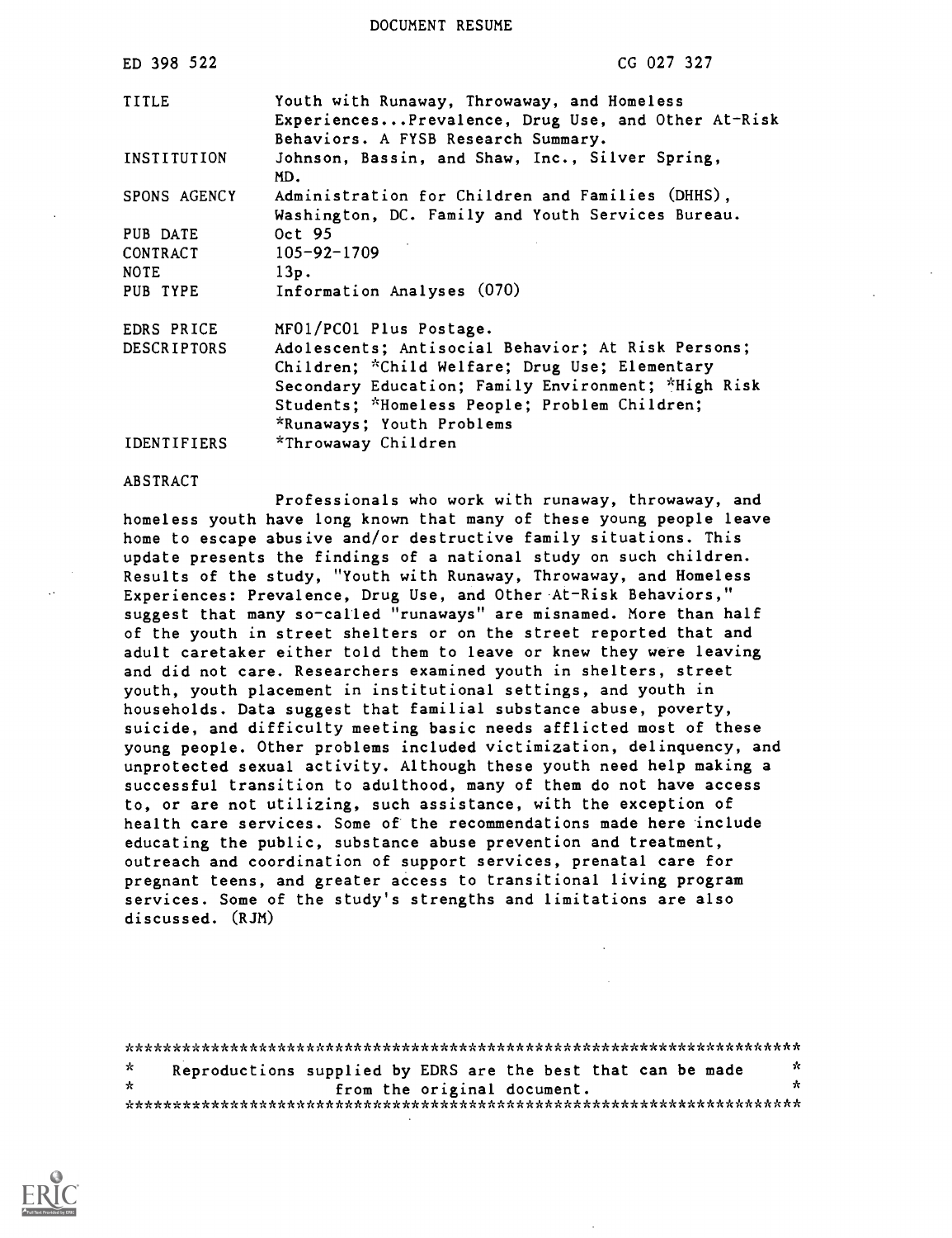

A FYSB Research Summary

Youth With Runaway, Throwaway, and Homeless Experiences...

# Prevalence, Drug Use, and Other At-Risk Behaviors

 $P_{\text{runaway, throwaway, and study in the time of the time.}$ professionals who work with homeless youth have long known that many of these young people leave home to escape abusive

and/or destructive family situations or are told to leave by parents or caretakers. Once on the street, young

A recently released report on a study funded by the Family and Youth Services Bureau (FYSB), a Bureau within the Administration on Children, Youth and

Tainine<br>
(ACYF) The study found a strong link between familial substance use and the high-risk behaviors of runaway, throwaway, and homeless youth.

people are at high risk of being physically and/or sexually victimized, of self-medicating with drugs or alcohol to reduce emotional pain, of attempting suicide, and of engaging in delinquent acts or "survival" sex to meet their needs for food, shelter, and clothing.

Families (ACYF), confirms many of these observations. The study found a strong link between family circumstances, espe-

cially familial substance use, and the high-risk behaviors of runaway, throwaway, and homeless young people, especially substance abuse and suicide. In turn, substance-abusing runaway, throwaway, and homeless young people were found to be more likely to experience threats to their well-being while on the

> U.S. DEPARTMENT OF EDUCATION Office of Educational Research and Improvement EDUCATIONAL RESOURCES INFORMATION CENTER (ERIC)

- This document has been reproduced as received from the person or organization originating it.
- Minor changes have been made to improve reproduction quality.
- Points of view or opinions stated in this document do not necessarily represent official OERI position or policy.
- 

## About the Family and Youth Services Bureau

October 1995

 $\mathcal{C}$ 

The mission of the Family and Youth Services Bureau (FYSB) is to provide national leadership on youth issues and to assist individuals and organizations in delivering effective, comprehensive services to youth in at-risk situations and their families. To that end, FYSB, a Bureau within the Administration on Children, Youth and Families (ACYF); Administration for Children and Families; Department of Health and Human Services, administers five major grant programs that support locally based youth services. FYSB also contributes resources to support ACYF evaluation studies that look at specific problems facing youth in at-risk circumstances and that assess the effects of FYSB programs.

For more information on FYSB, please call or write the National Clearinghouse on Families & Youth at P.O. Box 13505, Silver Spring, MD 20911-3505; (301) 608- 8098.

--1MI111M1--

**BEST COPY AVAILABLE** 

ERICد: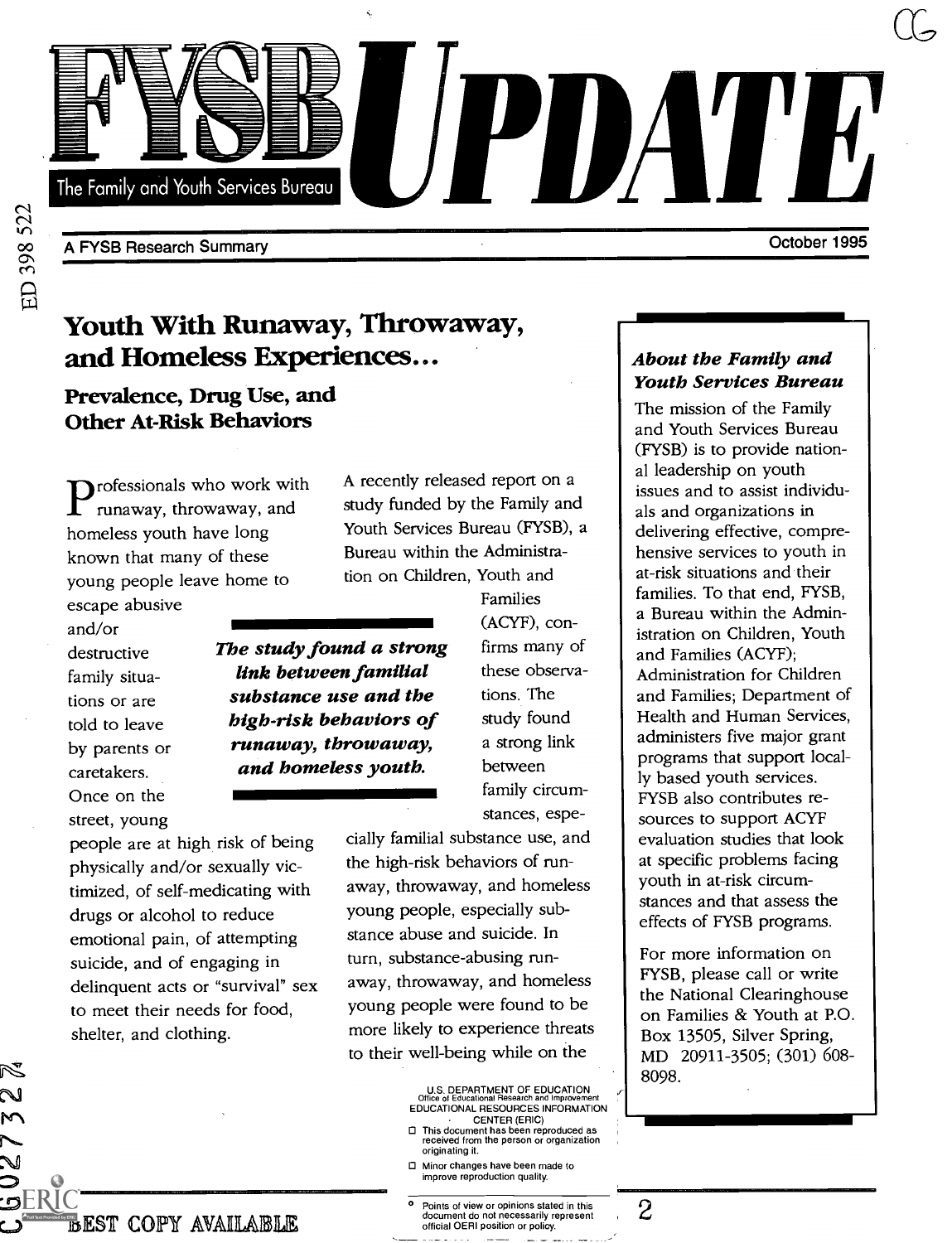street, such as physical victimization and sexual exploitation.

The results of the study, Youth With Runaway, Throwaway, and Homeless

Experiences: Prevalence, Drug Use, and Other At-Risk Behaviors, also suggest that the "runaway" label most commonly

youth substance abuse, and suicide attempts among runaway and homeless youth. "This provision of the Act was

Interviewers asked about young people's experiences before and after leaving home to determine how their risk behaviors changed.

designed to help programs serving this population to address substance use issues among youth and their families," said Terry Lewis, FYSB's

Associate Commissioner.

used to describe young people on the street may be misleading. About half of the young people surveyed in shelters and on the street reported that an adult caretaker either asked them to leave or did not care whether they left. "We found that a large portion of the young people usually referred to as 'runaways' also could be categorized as `throwaways," said Chris Ringwalt of Research Triangle Institute (RTI), the study's project director.

#### Study Mandated by Congress

Concern about substance abuse among runaway, throwaway, and homeless youth and their families led Congress in 1988 to authorize research on its consequences. Through the Anti-Drug Abuse Act of 1988 (P.L. 100- 690), Congress required research into the relationship between familial substance use,

Under that Congressional mandate, FYSB funded a research team that began working in 1990 to design and carry out the study. The study focused on four areas:

- The prevalence of substance abuse, suicide attempts, and other at-risk behaviors among runaway, throwaway, and homeless youth
- The relationship between substance abuse by these youth and substance abuse by their families, and between substance abuse by both groups and youth suicide attempts and other risk behaviors
- The proportion of these young people who have been exposed to drug prevention efforts and participated in drug treatment services, and this

population's need for and access to health care services

• The total number of beds available to these young people in youth shelters and the proportion of beds occupied

"FYSB and ACYF staff worked closely with RTI in designing this important study," said Jim Griffin, Federal Project Officer for the study and a member of the ACYF Division of Program Evaluation. "We wanted to ensure that the study collected information that would enable FYSB to further refine its policy and program planning process."

The researchers employed a study design that would yield data on the issues outlined in the legislation. It included surveys of three populations of young people:

- Youth in shelters: The researchers conducted a nationally representative survey of 640 youth age 12-21 residing in both federally and nonfederally funded youth shelters. Youth were asked about their runaway and homeless experiences, factors related to their departure from home, and risk behaviors both before and after leaving home.
- Street youth: The researchers interviewed 600 street youth age 12-21 in 10 cities,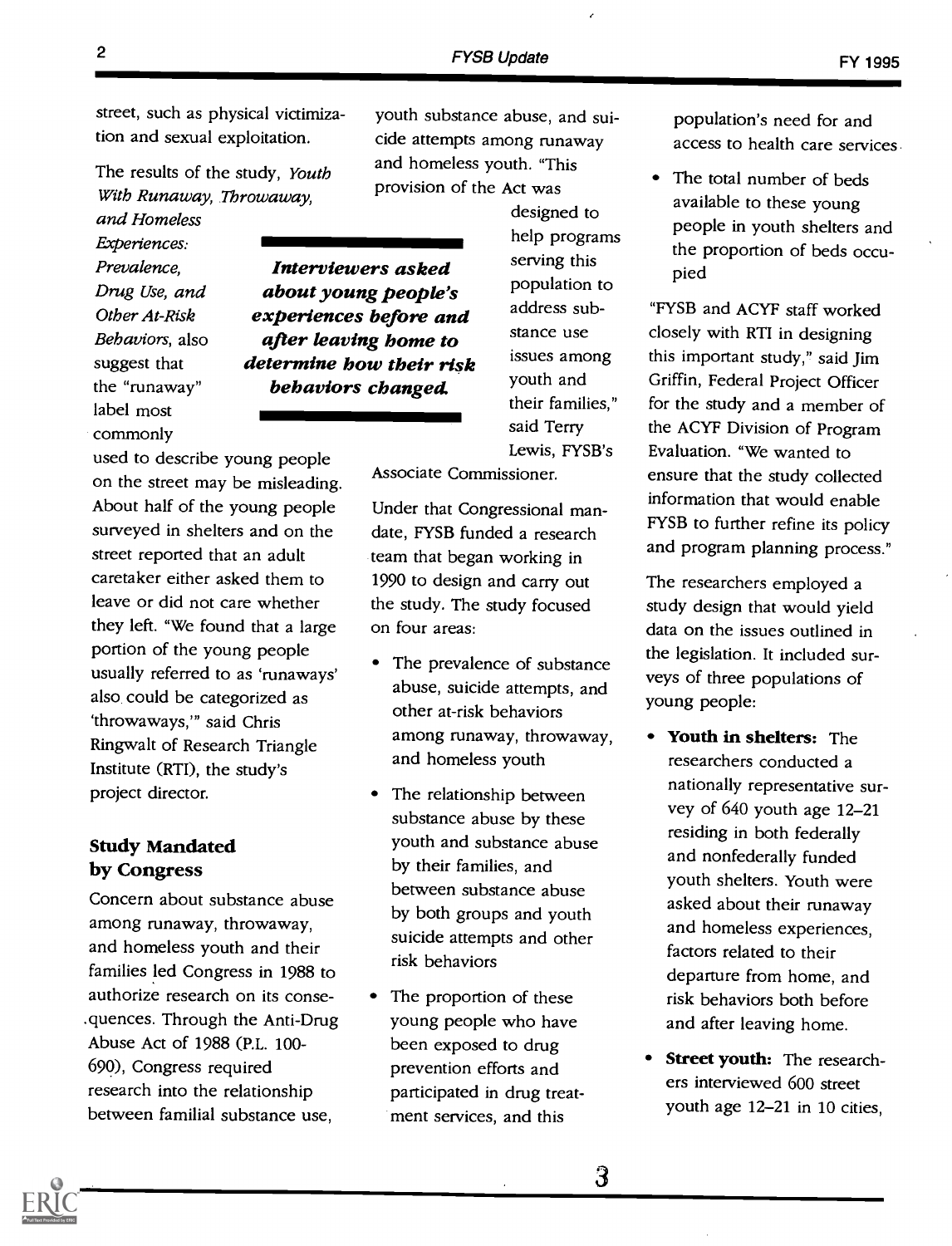a purposive sampling. In most cities, local outreach workers helped researchers identify and recruit street youth for participation in the study. The questions used in this survey were almost identical to those used in the shelter survey, with a few questions omitted from the street survey. The street survey was intentionally designed to be briefer since interviews were conducted on the street, making indepth interviews more difficult.

Youth in households:

Through an interagency agreement between the ACYF and the National Center for Health Statistics (NCHS), the researchers added a series of questions concerning runaway experiences to the Youth Risk Behavior Supplement (YRBS) of the National Health Interview Survey (NHIS). The questions enabled the researchers to determine the extent of runaway experience among the 6,496 youth age 12-17 who responded to the survey. This survey was administered via audiocassette to youth in their homes.

The research team chose populations that could be relatively easily accessed within available resources while being as representative as possible of the total

population of youth with runaway, throwaway, and homeless experiences. By including youth in the street sample, for example, they were able to collect information on young people who had been away from home for some time.

The researchers also conducted a mail survey of directors of a

> The study found that disruptive family conditions may be the principal reason that young people

nationally representative sample of youth shelters, receiving responses from 160 directors. The survey asked questions

regarding shelter capacity and occupancy and the ages of young people served by shelters.

## Researchers Identify Study Strengths and Limitations

The study is the first to include a nationally representative survey on substance use and other at-risk behaviors among runaway, throwaway, and homeless youth in federally and nonfederally funded shelters. As in any study, several minor limitations should be considered when reviewing the study's findings. The following are the most important of these:

• The shelter and household samples were nationally

representative, while the street sample was not.

The questions asked in the shelter and street surveys differed from those asked in the household survey. The researchers included broader questions in the household survey because no followup questions were possible conducted survey because no followup<br>ctors of a questions were possible<br>since the survey was<br>**The study found that** administered

since the survey was administered by audiocassette, not in person. In addition, questions included in the household survey **leave bome.** tions included<br>in the house-<br>hold survey

> were briefer since the space allotted for each question was limited.

- The household sample, obviously, did not include youth on the street or in institutions. By definition, youth who were runaways, throwaways, homeless, or in group homes or juvenile detention facilities at the time of the interview were excluded from the household sample.
- Analysis of the data from the household survey was limited to youth age 12-17, while the shelter and street analysis included youth age 12-21.

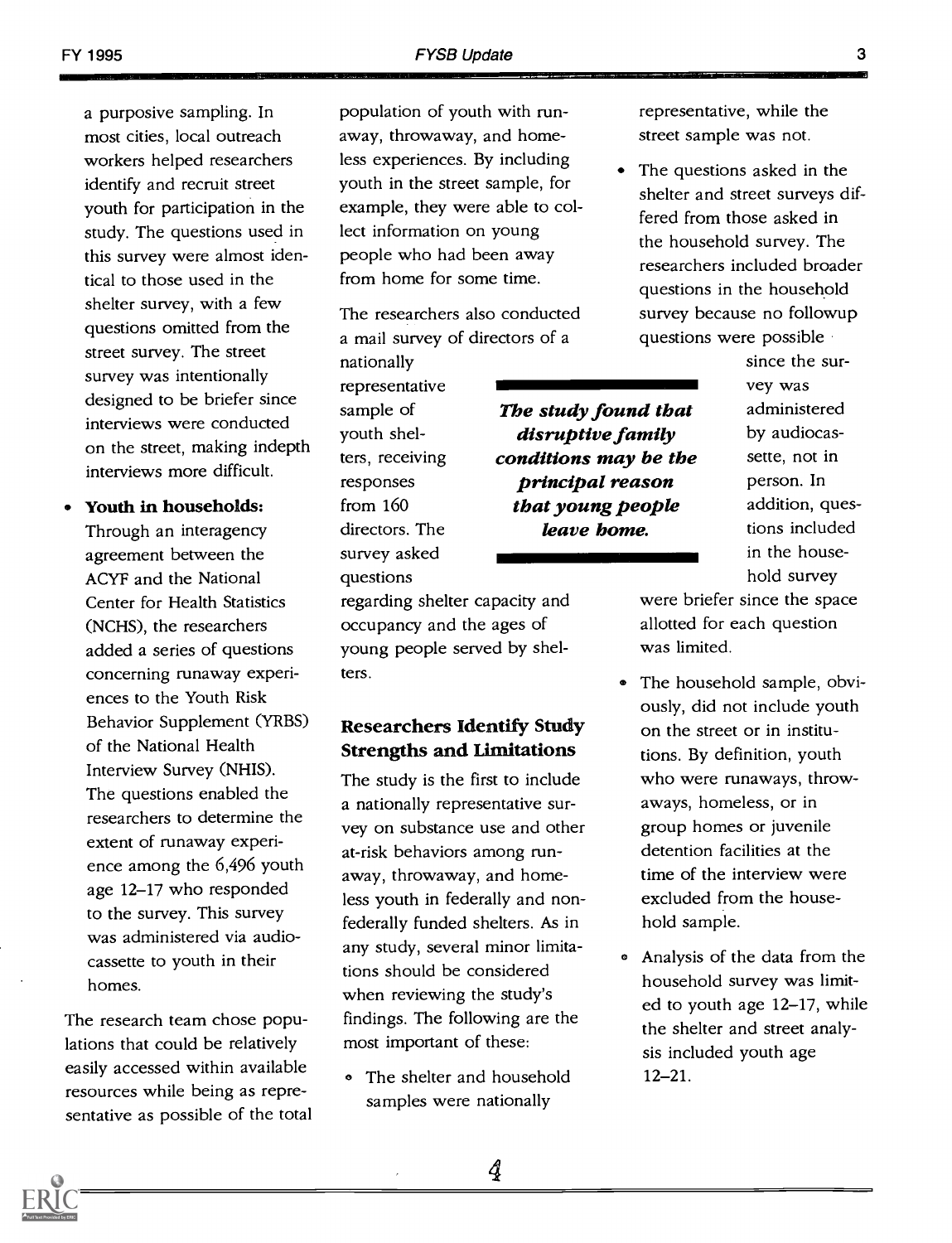responses on answer sheets that contained question numbers

The study also had many strengths. Among these was the contain

breadth and volume of the data gathered on youth within each study component. The study team collected information on the family

and response options only. "We believe this process made youth The findings suggest that familial substance use

co-occurs with youth substance abuse, youth suicide attempts, and other problem behaviors.

to respond honestly to potentially delicate questions," said Jody Greene, principal author

more willing

of the final report on the study.

## Findings Indicate That Runaway, Throwaway, and Homeless Youth Face Challenging Family Circumstances

The study found that disruptive family conditions may be the principal reason that runaway, throwaway, and homeless young people leave home. The study's findings paint a picture of difficult conditions in the homes of these youth that are linked to their departure.

Familial Substance Use. A total of 31 percent of youth in the shelter sample and 45 percent of those in the street sample reported substance use by a family member in the 30 days before the youth left home. About 19 percent of youth in the shelter sample reported substance use by their fathers during those 30 days, about 18 percent by their mothers, and about 27 percent by step-parents. For the street sample, the respective figures were 24 percent, 33 percent, and 35 percent.

The study suggests that familial substance use is associated with poor family functioning. Of youth in the shelter and street samples reporting familial substance use, the majority said that when family members used substances, they were more likely to have arguments with youth, to neglect or ignore them, or to hit them.

Data from the study also suggest that familial substance use adversely affects the behavioral functioning of youth. The results of the shelter survey showed a strong connection between substance use by families and youth's own substance abuse. Further, in both the shelter and street samples, youth from substance-using families were twice as likely to have attempted suicide. The presence of familial substance use also was associated with delinquency and weapon carrying by youth once they were on the street.

The findings suggest that familial substance use co-occurs with youth substance abuse, youth suicide attempts, and other behaviors that threaten young people's well-being. Although further research is needed on the direction of cause and effect

tics of their experiences on the street. In several sections of the shelter and street surveys, interviewers asked about young people's experiences both before and after leaving home, allowing a determination of the degree to which their risk behaviors changed after leaving home. Less than 1 percent of youth contacted through the shelter survey declined to participate; response rates for the street component could not be assessed.

backgrounds of youth, their risk behaviors, and the characteris-

In addition, the household survey allowed data to be collected on the runaway experiences of a large, nationally representative sample of youth in the household population. This survey employed a rigorous sampling design, and substantial efforts were made to ensure confidentiality: the instrument was administered by audiocassette, with youth marking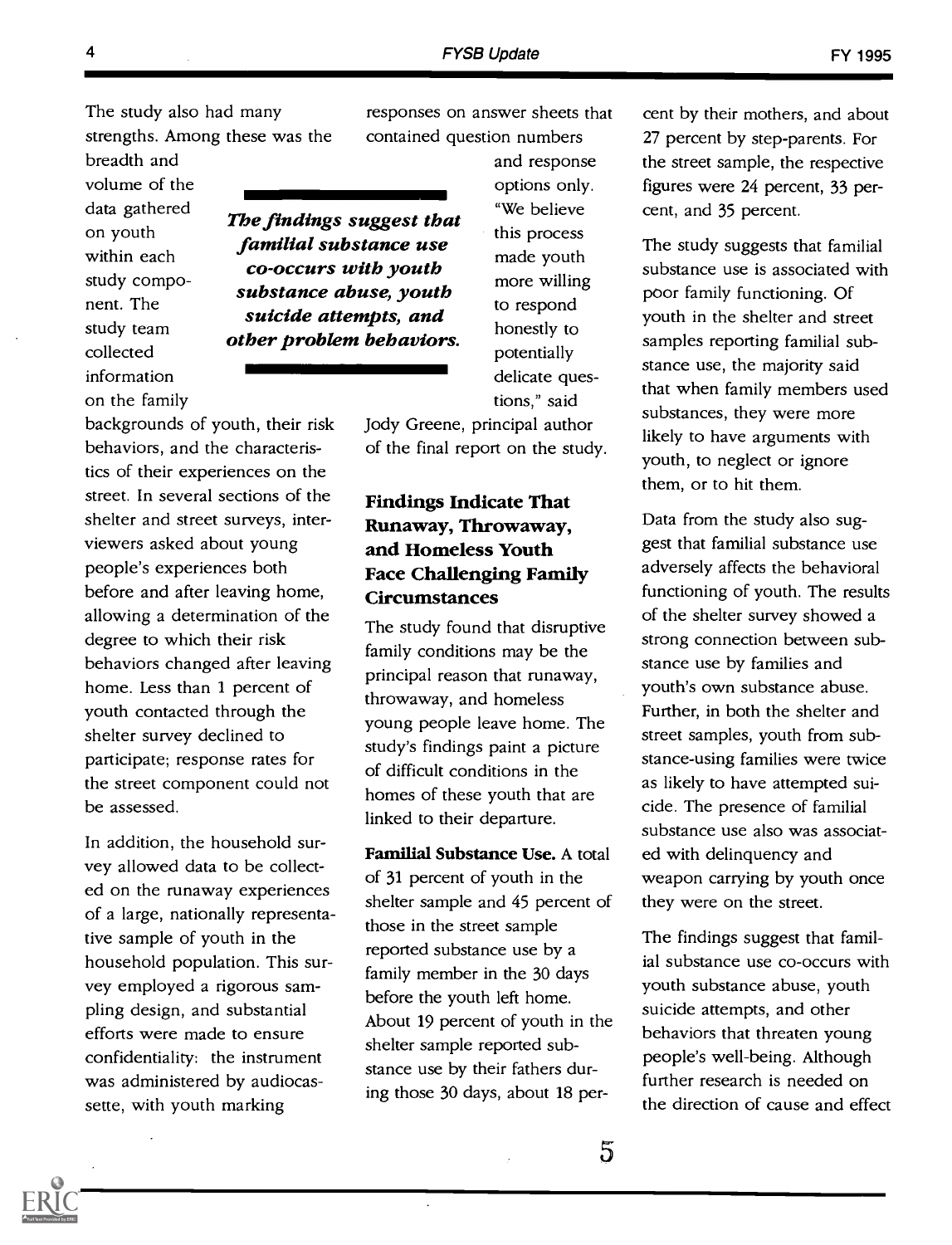among these factors, the presence of familial substance use appears to increase the likelihood that young people will experience serious difficulties.

Poverty. About 40 percent of youth in both the shelter and street samples were from families that received public assistance or lived in publicly assisted housing. This figure compares with an estimate of about 22 percent of youth in the general population living in poverty found in a study conducted by the U.S. Census Bureau.

Youth Placement in Institutional Settings. A total of 58 percent of the shelter component and 71 percent of

the street component had been placed or spent time in at least one of the five institutional settings the researchers specified (foster care, group home, psychiatric or mental hospital, juvenile detention, or jail).

Suicide. The study found that 26 percent of the shelter component and 32 percent of the street component had ever attempted suicide. The likelihood that youth would attempt suicide varied by key demographic characteristics, with suicide attempts more likely among older youth age 18-21 and females. Some 36 percent of youth in the shelter component who reported attempting suicide were hospitalized after their most recent attempt. The

study also found that in both the shelter and the street component, the proportion of youth who reported attempting suicide at home was higher than the proportion who attempted suicide while away from home.

Throwaway Experiences. The study's findings indicate that many of these young people did not choose to leave home or that parental neglect played a role in their departure. More than half of the youth in the shelter and street samples reported that their parents

either told them to leave or knew they were leaving but did not care. More specifically, about 47 percent of youth in both the shelter and

street samples reported that their parents told them to leave. About 35 percent in the shelter sample and 41 percent in the leaving but did not care.

street sample said that their

Young People Face Harsh Realities on the Street

The study found that once on the street, runaway, throwaway, and homeless youth had trouble meeting basic needs and faced a violent environment and other

but did not care.

 $\overline{ }$ 

threats to their well-being. Their bleak circumstances appear to lead many of them to use substances as a way of escaping the pain of their situation.

#### Difficulty Meeting Basic

Needs. One-third of the youth surveyed through the shelter sample and two-thirds of those surveyed through the street sample reported having problems meeting basic needs while away from home, such as for food, clothing, shelter, or medical care. Adolescence can be a

> challenging time even for young people growing up in stable, supportive environments. Many young people on the street, however, come

parents knew they were leaving move from homes in which they have not been given support and encouragement, let alone been assisted in developing the life skills necessary to gradually move to independence. On the contrary, many have been physically, sexually, or emotionally abused and neglected.

> "Once on the street, young people lack support and guidance on dealing with the negative feelings resulting from their family experiences and in obtaining and retaining a job,"

More than half of the youth in the shelter and street samples reported that their parents either told them to leave or knew they were

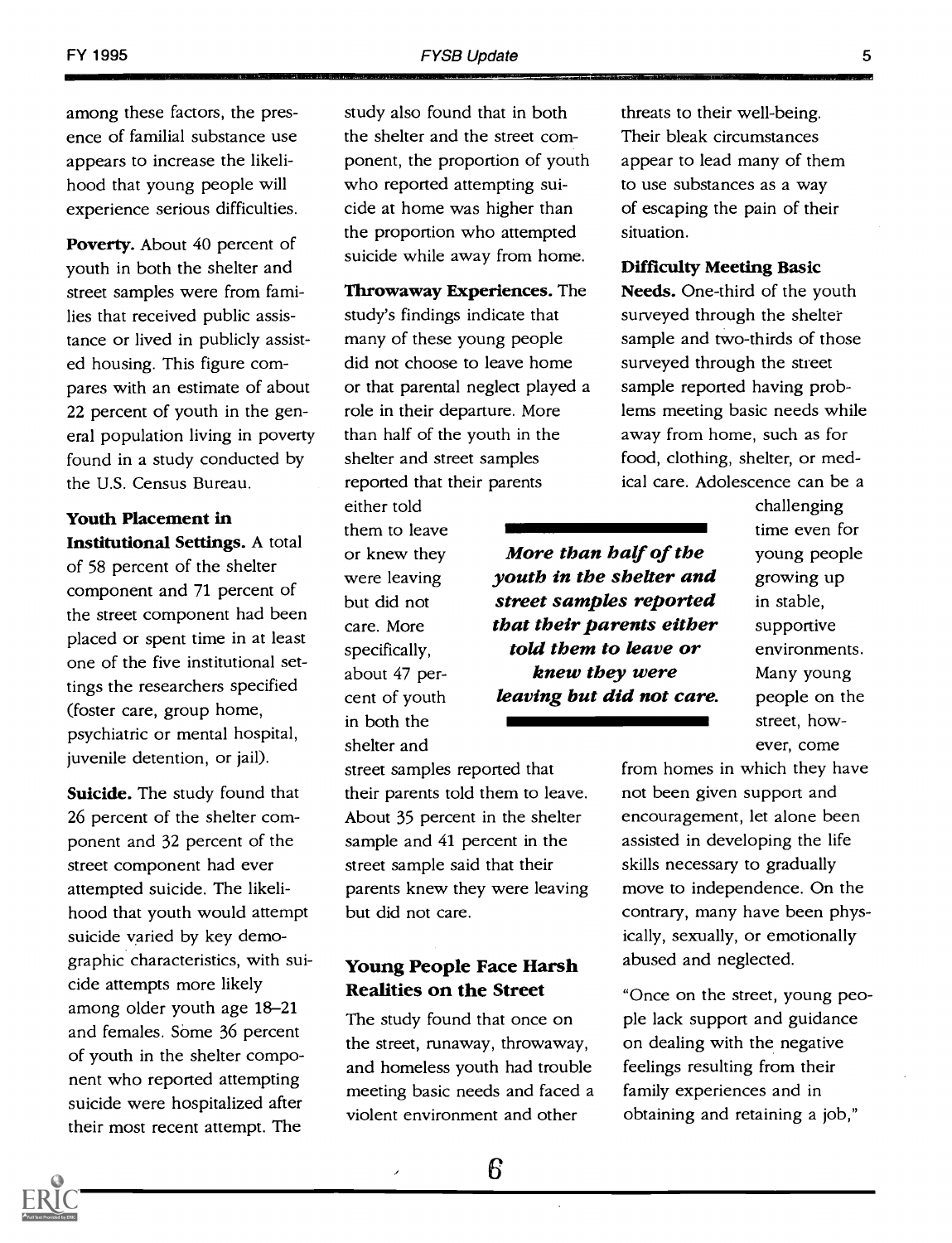said Lewis. "With no source of income, many cannot obtain basic necessities like food, clothing, and shelter."

Substance Abuse. The household survey found that the likelihood of substance abuse was higher among youth with runaway experience than among

youth without this experience. Youth with runaway experience, for example, were 6 times as likely as youth without such

experience to have used marijuana and 35 times as likely to have used cocaine.

Youth in the shelter and street surveys also reported high rates of substance abuse both before and after leaving home. The results showed, however, that rates of substance abuse rose after youth left home. In the shelter component, for example, use of marijuana rose from about 24 percent in the 30 days before the young person left home to about 39 percent after leaving. Use of hallucinogens rose from 5 percent before leaving to 11 percent after leaving.

The researchers also found an association between youth substance abuse and suicidal behavior. Youth in the shelter sample who used sedatives, for example, were six times as likely as those who did not to have ever attempted suicide.

Further, substance abuse among these young people also appears to be a way of withstanding the severe hardships they face both at home and on the street. Researchers asked

Youth in the shelter sample who used sedatives were six times as likely to have attempted suicide.

youth in the shelter and street samples who had either used substances since leaving home or had done so

within the 30 days before leaving home about their reasons for doing so. The leading reasons they gave were to forget or to cope with their problems, especially family problems, and to stop feeling sad or depressed. "It appears that these young people are using drugs at least in part as an analgesic," said Ringwalt.

Victimization. The results of the shelter and street surveys also showed a generally strong relationship between youth substance use and the likelihood that the young person had been physically or sexually victimized while on the street. "Young people on the street are easily taken advantage of by adults," said Ringwalt. "Their substance abuse may make them even

more vulnerable or may be a result of having been victimized."

On the street, youth also are vulnerable to other kinds of exploitation. The study showed that one-third of youth in the street sample had been robbed or assaulted or both, with about one-sixth of youth in the shelter sample reporting robbery or assault or both. "The findings paint a picture of a climate of violence on the street that puts these young people at risk of becoming the victims or the perpetrators of violence, or both," said Ringwalt.

Delinquency. In that context, the study's findings regarding youth involvement in delinquency are easier to understand. The study found, for example, that about one-half of the shelter sample and twothirds of the street sample reported carrying a weapon. Two-thirds of the shelter sample and four-fifths of the street sample reported having attempted or committed a theft related activity. About one-tenth of the shelter sample and onefourth of the street sample reported committing a violent act involving a weapon.

"Such a finding would be expected among this population of young people, many of whom have been exposed to violence in a variety of settings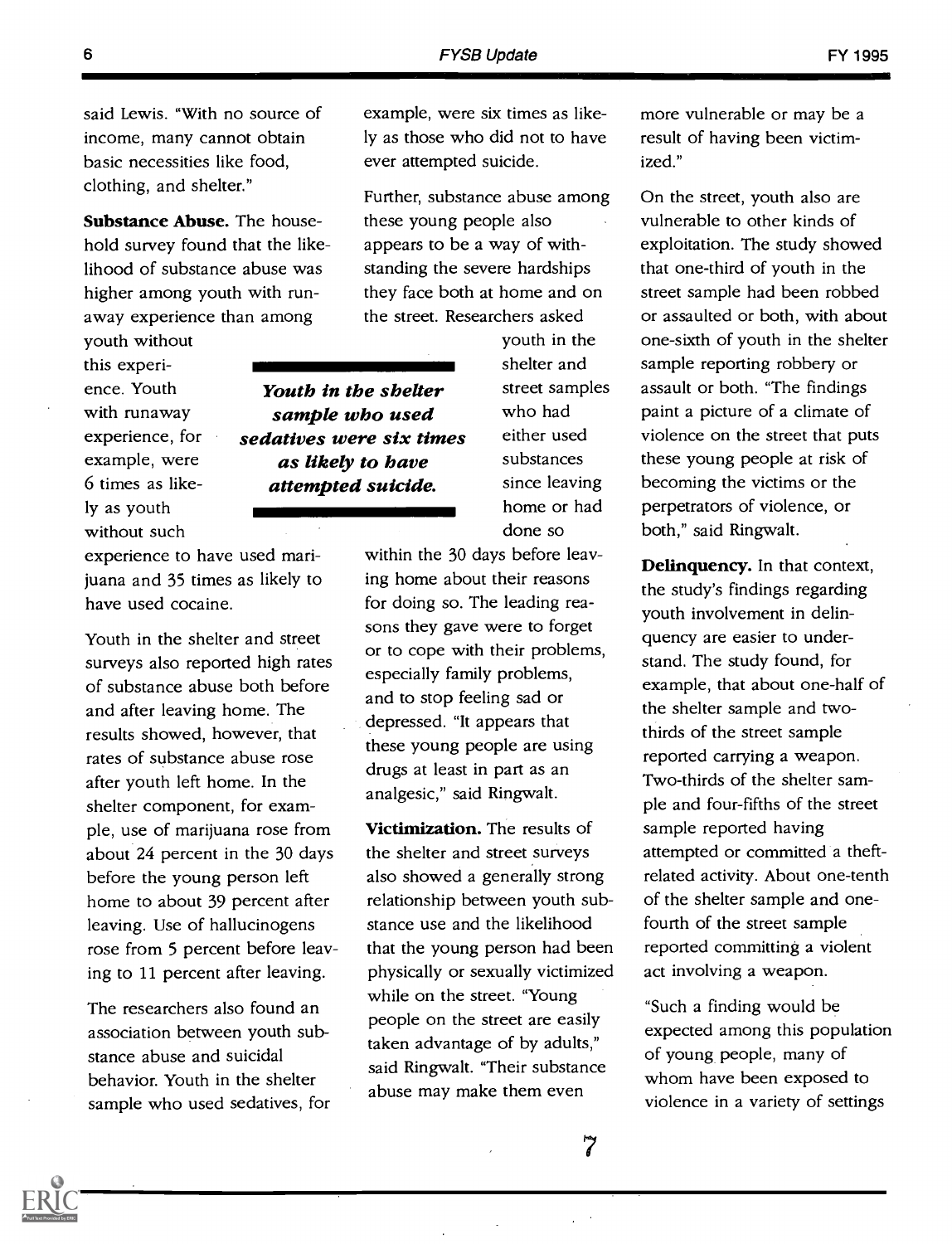and are struggling to survive in a demanding environment," said Lewis. According to Lewis, many of these youth grow up in home environments in which parents have used violence against them or another family member. Some are driven to acts of violence to obtain money for food and shelter. They also may look for security and companionship by joining a gang, which puts them at high risk for violence and delinquency. Their vulnerability to exploitation by adults may make them more prone to resort to violence to protect themselves.

Ringwalt cautioned that further validation of these results is needed: "Some of these young people may have felt they needed to posture for interviewers on issues of violence to create the image of invulnerability so necessary to street survival. We need to further research the extent to which this is true and the contexts in which these young people commit acts of violence."

#### Unprotected Sexual Activity.

Two-fifths of females in the shelter sample and one-half of females in the street sample reported having been pregnant at least once in their lives, and one-tenth in both samples were pregnant at the time of the interview. In the household sample, 13 percent of males

with any runaway experience reported having gotten a female pregnant, compared with 2 per-

cent of males without a runaway experience. These findings confirmed the higher incidence of pregnancy and the larger number of

A high proportion of youth in the street sample reported contact with health service providers while on the street.

lies who did not receive public aid were more likely to have received treatment. "These youth may have had greater access to treatment nav<br>ore

young mothers that FYSBfunded shelters have reported seeing for the last several years among the runaway, throwaway, and homeless youth population.

#### Data Show Some Underutilization of Critical Services

The conditions on the street make it unlikely that runaway, throwaway, and homeless young people will transition successfully to adulthood without support and services. The study found, however, that many of these young people do not have access to, or are not utilizing, such assistance, with the exception of health care services.

#### Substance Abuse Treatment.

Relatively few of the young. people surveyed through the shelter component (18 percent) and the street component (24 percent) had ever received

because their families had private health insurance," said Ringwalt.

treatment for substance abuse. The results of the shelter survey showed that youth from fami-

Shelter Services. The research team also asked about young people's use of emergency youth shelters. The survey of shelter directors found that on any given night, 55 percent of shelter beds were occupied. "This occupancy rate is to be expected since use of shelters fluctuates by season and day of the week," said Ringwalt. In addition, the short-term nature of shelter services makes it essential that there be empty beds to ensure that space is always available. "Young people may stay in shelters for one night or for up to 2 weeks, depending upon when they can be reunified with their families or placed in appropriate alternative living situations," said Ringwalt. "Shelters must have enough beds to allow them to

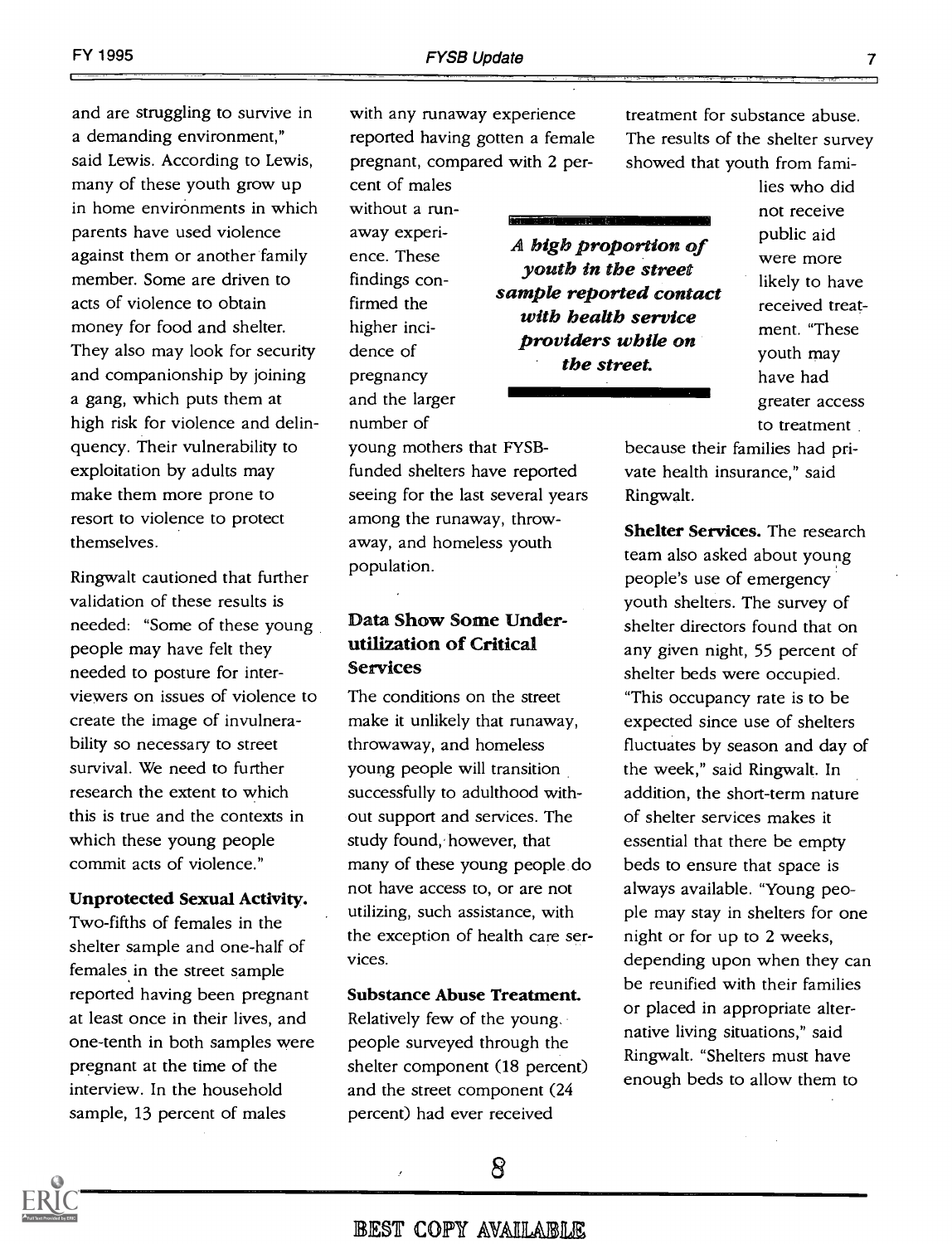The study also found that 56 percent of youth in the street sample had never used a youth shelter. In addition, 75 percent of the household sample who

had runaway experience and had stayed in one of the researchers'

specified locations<sup>1</sup> in the last 12 months had not used a youth or adult shelter. "Young people's previous experiences in institutional settings, as well as the strong bonds that they forge on the street in order to survive, can affect their willingness to enter shelters," said Lewis. "Long-time street youth who have never utilized shelters may be anxious about entering them for the first time."

Indeed, the study found that youth who had spent time in shelters (those in the shelter sample) generally had positive opinions about them. Nearly 87 percent said that shelters could "help kids like me figure out what to do with their lives." Only 11 percent of this group perceived shelters as dangerous, and only 7 percent saw them as too religious. About 37 percent, however, viewed shelters as too

restrictive of their independence. This last statistic may be attributable in large measure to the lack of healthy structure experienced by youth who come from situations of abuse and neglect and/or who have lived on the street for some time. As a result,

these young people may view as restrictive the interventions employed by **The term "runaway"** view may be a misnomer. Iive

> shelter staff to assist them in resolving crucial issues.

Opinions were more mixed among youth in the street sample. A total of 61 percent said that shelters could "help kids like me figure out what to do with their lives." About 34 percent perceived shelters as dangerous, about 35 percent saw them as too restrictive of their independence, and about 20 percent saw them as too religious. Such views would be expected since the study found that more than half of the youth in the street sample had never spent time in a shelter.

#### Short-Term Health Care Available to Street Youth

Health care services, by contrast, did not appear to be underutilized by runaway, throwaway, and homeless young people. A total of 73 percent of youth in

the street survey reported having a medical checkup within the past year. Half reported that they had a regular doctor or health care provider.

Still, 33 percent of the street sample said they had problems obtaining health care while away from home. And of those who reported having a regular provider, 35 percent said that the provider was a hospital emergency room. "These findings highlight the critical role played by programs such as shelter clinics, free youth clinics, and neighborhood health centers," said Lewis. "These services are filling a critical need for young people who are at high risk for serious health problems, yet we need to continue to explore options for ensuring that young people have access to long-term health care as well."

# Research Team Recommends New Definitions, Expanded Services, and Additional Research

On the basis of the study's findings, several recommendations emerged for clarifying public perceptions about runaway, throwaway, and homeless youth and giving these young people greater access to critical services. The practices of most programs serving this population already

 $\bar{z}$ 



<sup>&</sup>lt;sup>1</sup>Defined for purposes of the study as one of the following: A youth or adult shelter, a public place (a bus station, for example), an abandoned building, outside, with someone they did not know because they had no place to stay, or in a subway or other underground public place.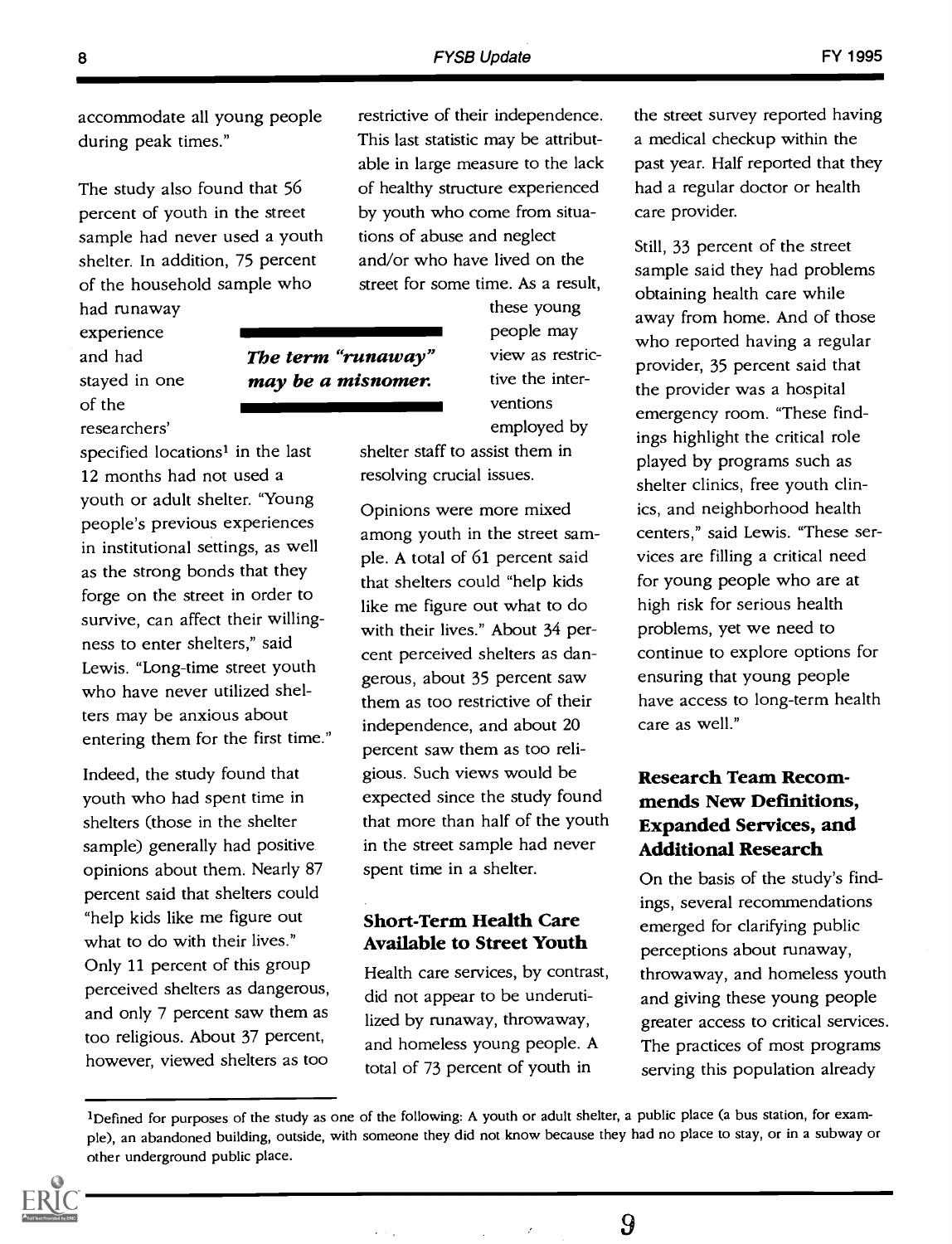reflect several of these recommendations.

Public Education. The high proportion of sampled youth who reported throwaway experiences calls into question the terms used to describe this population. "Runaway and homeless youth professionals and advocates need to continue to educate communities about why young people are away from home," said Lewis. "As a first step, we might think about our definitions and clarify the situations that result in young people being away from home."

Substance Abuse Prevention

and Treatment. The interactions found between familial substance use, youth substance abuse, and youth suicide and other at-risk behaviors led researchers to recommend making prevention and treatment services more accessible to these youth populations and their families. To that end, they note that it is critical that organizations serving these young people ensure that they have access to prevention and treatment either directly or by referral. They also point out that in cases in which youth are reunited with their families, aftercare should include access to substance abuse counseling for both youth and families.

Outreach and Coordination. Given the proportion of youth

in the street and household samples who had not used shelters, the research team recommended more aggressive and intensive outreach services to young people. They suggested that intensified outreach efforts might include strengthened ties between outreach workers and health service providers because of the large

number of youth who reported coming into contact with health service providers while on the street. They also pointed

to the development of additional services, such as day or drop-in programs, as a way to make shelters more accessible and attractive to young people. Finally, given the study's finding that a high proportion of young people on the street have attempted suicide, the researchers recommended adequate training of outreach staff on dealing with young people's suicidal feelings and behaviors.

Services for Pregnant Teens. The researchers noted that the rates of pregnancy and parenting found among the females sampled confirm the importance of access in shelters to prenatal care and to comprehensive services for young

mothers and infants. "FYSB will continue to promote enhanced connections to services for pregnant or parenting girls through linkages between shelters and other community-based agencies," said Lewis.

#### Greater Access to Transitional Living Program (TLP) Services.

Given the association found between familial substance use

> and behaviors that place youth at risk, the researchers noted that it is critical for family situations to be carefully evaluated

before attempts at family reunification are made. In FYSBfunded shelters, staff work with youth and their families to find suitable long-term placements in cases in which reunification is not appropriate.

The researchers recognize the potential of TLP programs as one such placement option. TLP programs offer young people the skills they need to live independently while maintaining contact, as appropriate, with their families. They recommend, therefore, that consideration be given to increasing both the number of TLPs (currently 77 nationwide) and to extending the 18-month limit on services provided through this program.

The researchers recommended increasing the number of Transitional Living Programs.

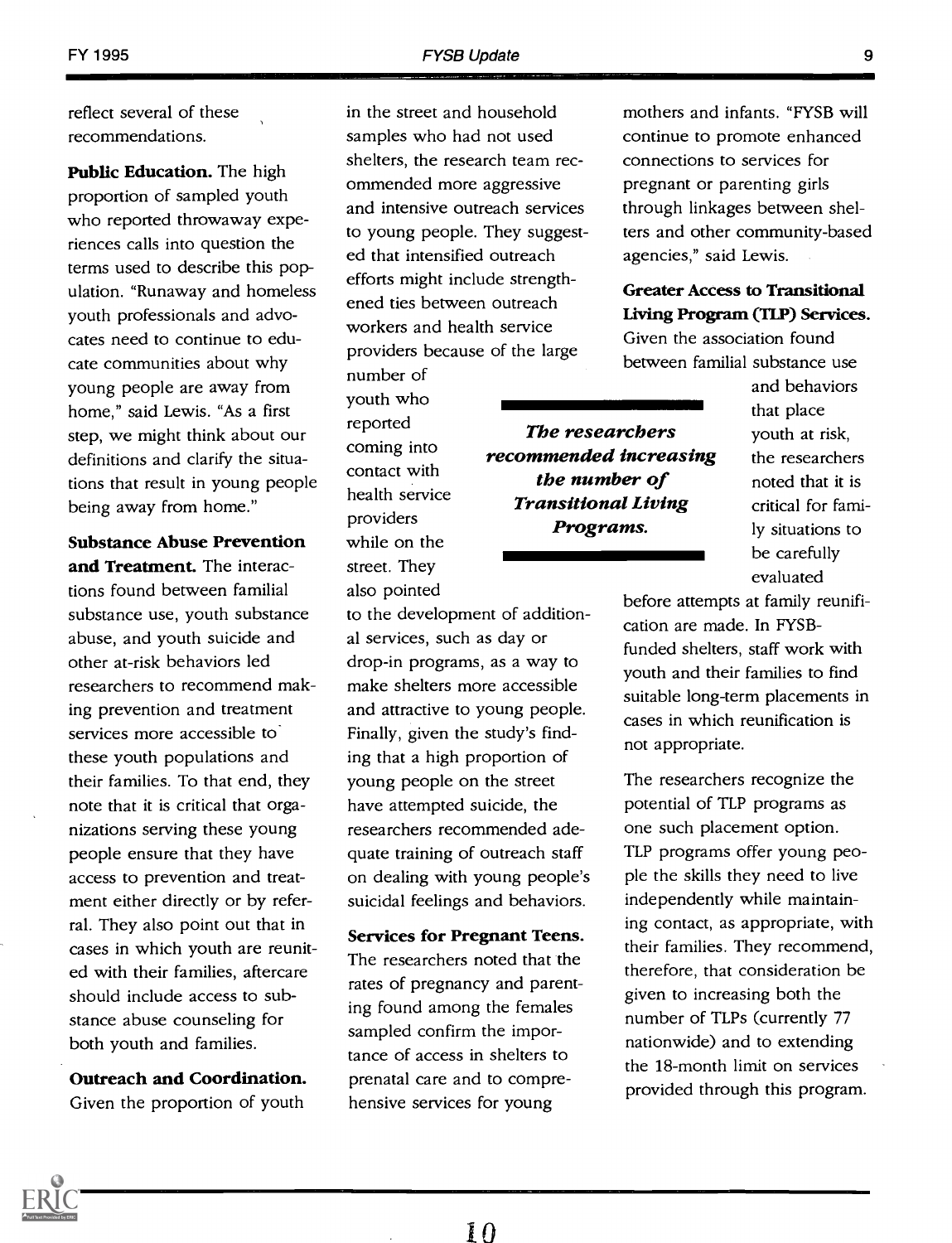Additional Research. The shelter sample represents the first nationally representative survey of substance abuse and at-risk behaviors among youth in shelters, and the street sample is one of the first multicity surveys of street youth. As a result, the study team recommends further analysis of its data, including research on the following:

- The relationships between familial substance use, youth substance abuse, and youth suicide and other at-risk behaviors
- Factors that lead to involvement of runaway, throwaway, and homeless youth in delinquent behavior
- Family dynamics that precipitate runaway behavior or result in youth being thrown away or becoming homeless

To explore such issues, FYSB is considering next steps for further examination of these and other data related to runaway, throwaway, and homeless youth.

## Study Findings Will Assist FYSB in Policy and Program Planning

As FYSB has done during 20 years of funding programs for youth, the Bureau will continue to explore ways to enhance its services to young people on the basis of new research findings.

Ongoing research efforts allow FYSB to adapt its Runaway and Homeless Youth Service System to effectively respond to the changing needs and circumstances of young people.

The study's portrait of the problematic family environments that are associated with young people running away, being thrown away, or becoming homeless supports FYSB's efforts to pro-

mote prevention services for at-risk families. For young people recently on the street, FYSB will continue to

The study confirms the need for a continuum of services to assist runaway, throwaway, and homeless youth and their families.

promote early intervention services to protect them from highrisk behaviors and environments.

In addition, the rates of shelter utilization by youth imply that the potential barriers to young people's use of shelters need to be analyzed. FYSB's Program Performance Standards, based on the legislative intent of the Juvenile Justice and Delinquency Prevention Act of 1974 (JJDPA) (P.L. 93-415), require shelters to notify parents when their children arrive at shelters. Under the Standards, programs also must try to reunite young people with their families and limit youth shelter stays to 2 weeks. These regulations may make shelters less attractive to

youth who have left abusive family situations or who may need assistance for more than 2 weeks. As the study's findings showed, increasing young people's utilization of shelter services is critical because of the dangerous circumstances they face on the street.

The findings regarding the effects of abusive family situations or familial substance use on

young people may indicate that further examination of the family reunification process is needed. Family reunification decisions, and strategies for adequately sup-

porting youth and their families during the reunification process, appear to be critical to ensuring the well-being of young people. One program option that may offer such support is the homebased services model, in which youth service professionals bring services into the homes of at-risk families. Home-based services projects tested through FYSB's Research and Demonstration Program have shown promise as a means of helping families resolve issues that otherwise might result in young people leaving home or being asked to leave.

The study also confirms the critical need for a continuum of services to assist runaway,

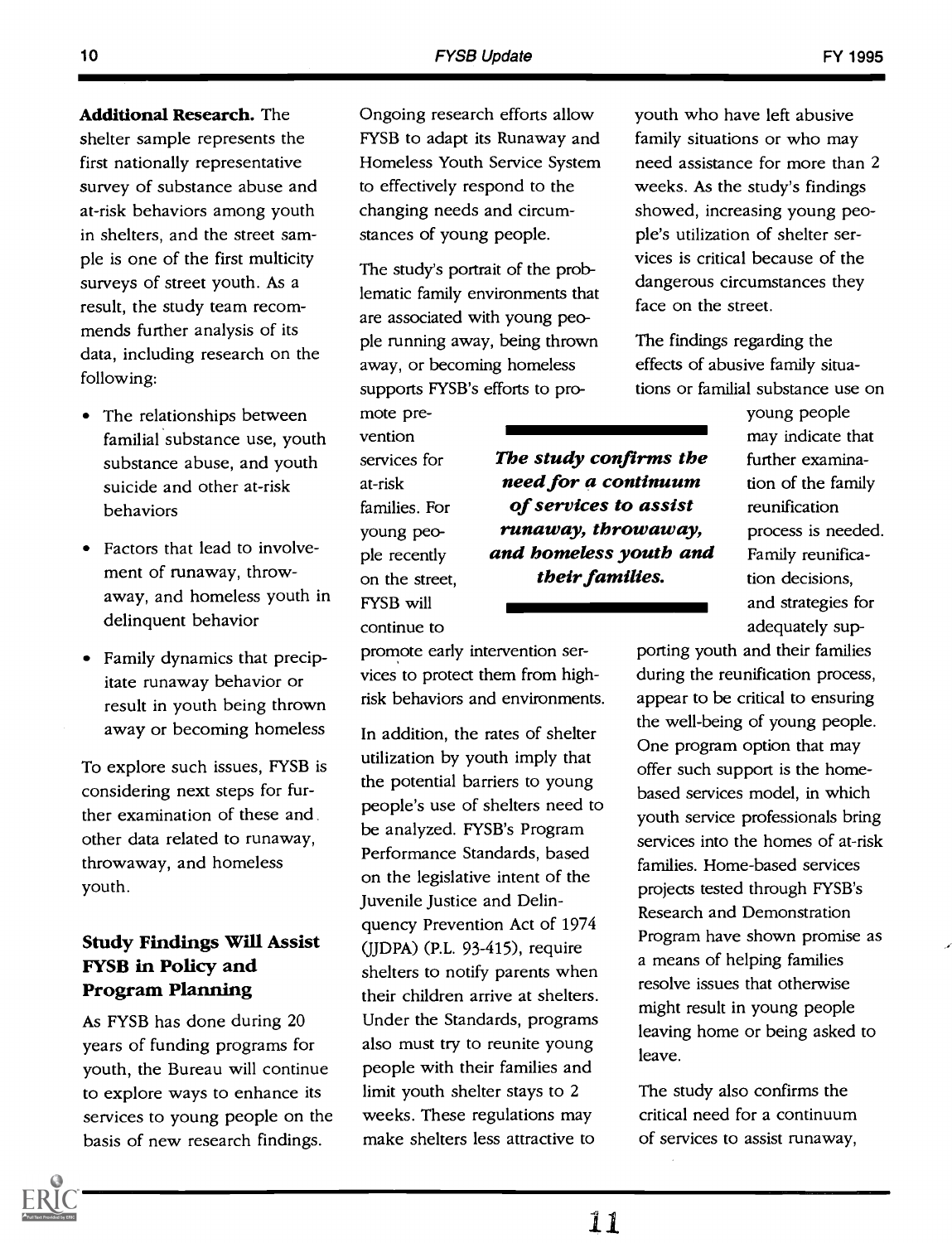throwaway, and homeless youth and their families. Family preservation and support services, such as mediation and family counseling, can assist families at risk while young people are still in the home. Outreach and early intervention services can bring youth who have just left home into safe environments before they fall victim to the high-risk circumstances on the street. Drop-in programs can allow young people who have been

on the street for some time to access substance abuse and mental health services and shelter care. "We need to ensure that communities can offer a continuum of services that meets the varied needs of youth and families and allows young people to receive the developmental support necessary to overcome the substantial barriers they face in successfully transitioning to adulthood," said Lewis.

For information on how to obtain either the Executive Summary or the full threevolume report of **Youth With** Runaway, Throwaway, and Homeless Experiences: Prevalence, Drug Use, and Other At-Risk Behaviors, contact the National Clearinghouse on Families & Youth.

#### About the National Clearinghouse on Families & Youth

The National Clearinghouse on Families & Youth (NCFY) prepared this summary to encourage wider dissemination of information about runaway, throwaway, and homeless youth issues. NCFY is part of a coordinated Federal response to the growing need to link youth service professionals, policymakers, and the general public in their efforts to help families and youth. The Family and Youth Services Bureau (FYSB) established NCFY to serve as a central information collection and dissemination resource. NCFY offers the following services:

- A professionally staffed information line, available to callers with questions about effective programs, current activities, helpful publications, or referrals
- State-of-the-art databases containing literature and information on FYSB programs
- Free or low-cost publications, information packets on FYSB programs, materials that inform the field about new developments, and reports on topics of interest to youth services professionals, policymakers, and the general public
- Issue Forums designed to bring together experts in the field to explore critical issues and develop strategies for improving services to families and youth
- Targeted special mailings announcing FYSB funding availability, new NCFY publications, and other issues of interest

For more information about NCFY services and activities, call or write:

National Clearinghouse on Families & Youth P.O. Box 13505 Silver Spring, MI) 20911-3505 Tel. (301) 608-8098 Fax (301) 608-8721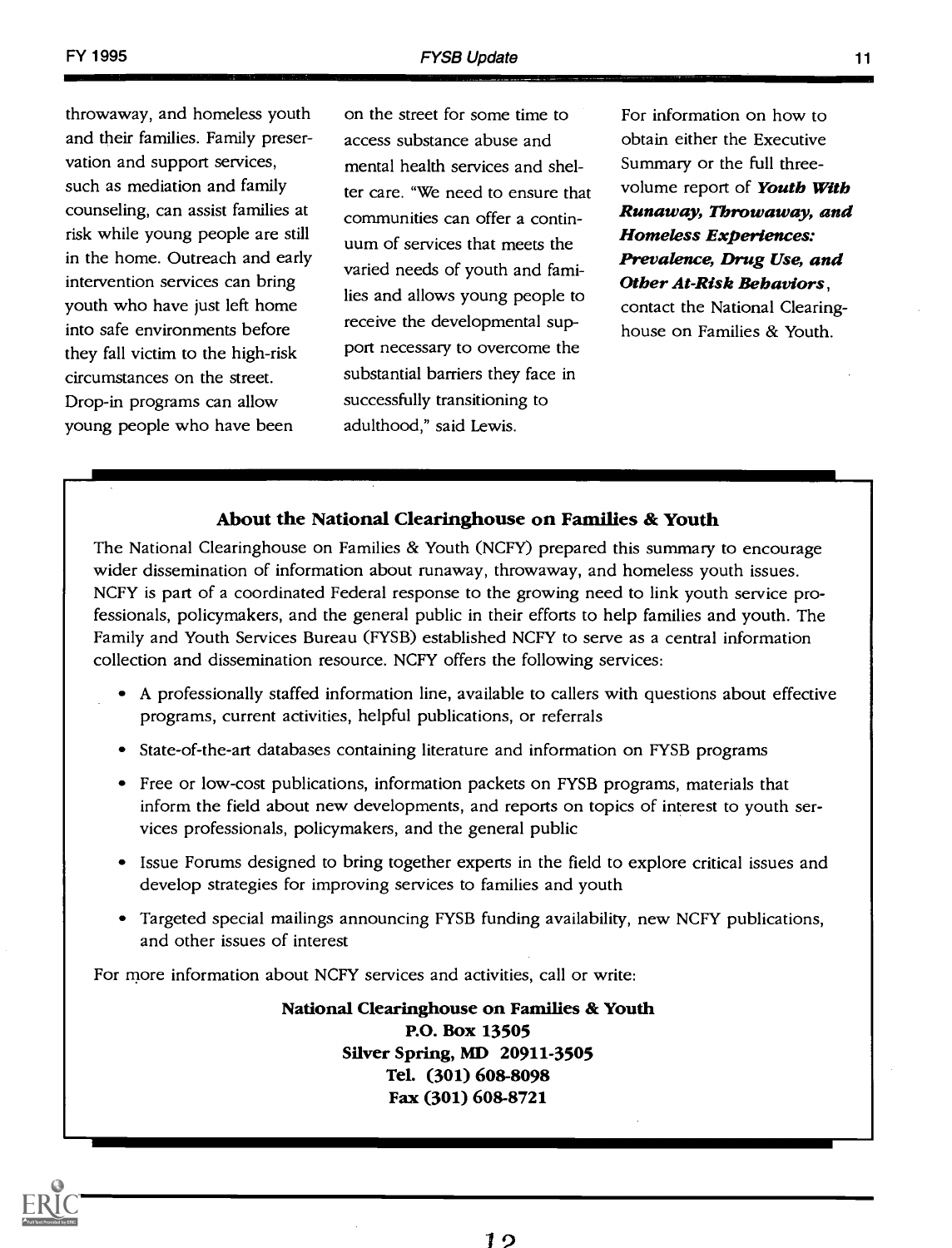#### National Clearinghouse on Families & Youth

P.O. Box 13505 Silver Spring, Maryland 20911-3505

Bulk Rate U.S. Postage PAID Laurel, MD Permit No. 6326

This document was developed for the Family and Youth Services Bureau; Administration on Children, Youth and Families; Administration for Children and Families; U.S. Department of Health and Human Services; by Johnson, Bassin & Shaw, Inc., under Contract # 105-92-1709, to manage the National Clearinghouse on Families & Youth. Points of view or opinions expressed do not necessarily represent the official position or policies of the U.S. Department of Health and Human Services.

 $\lambda$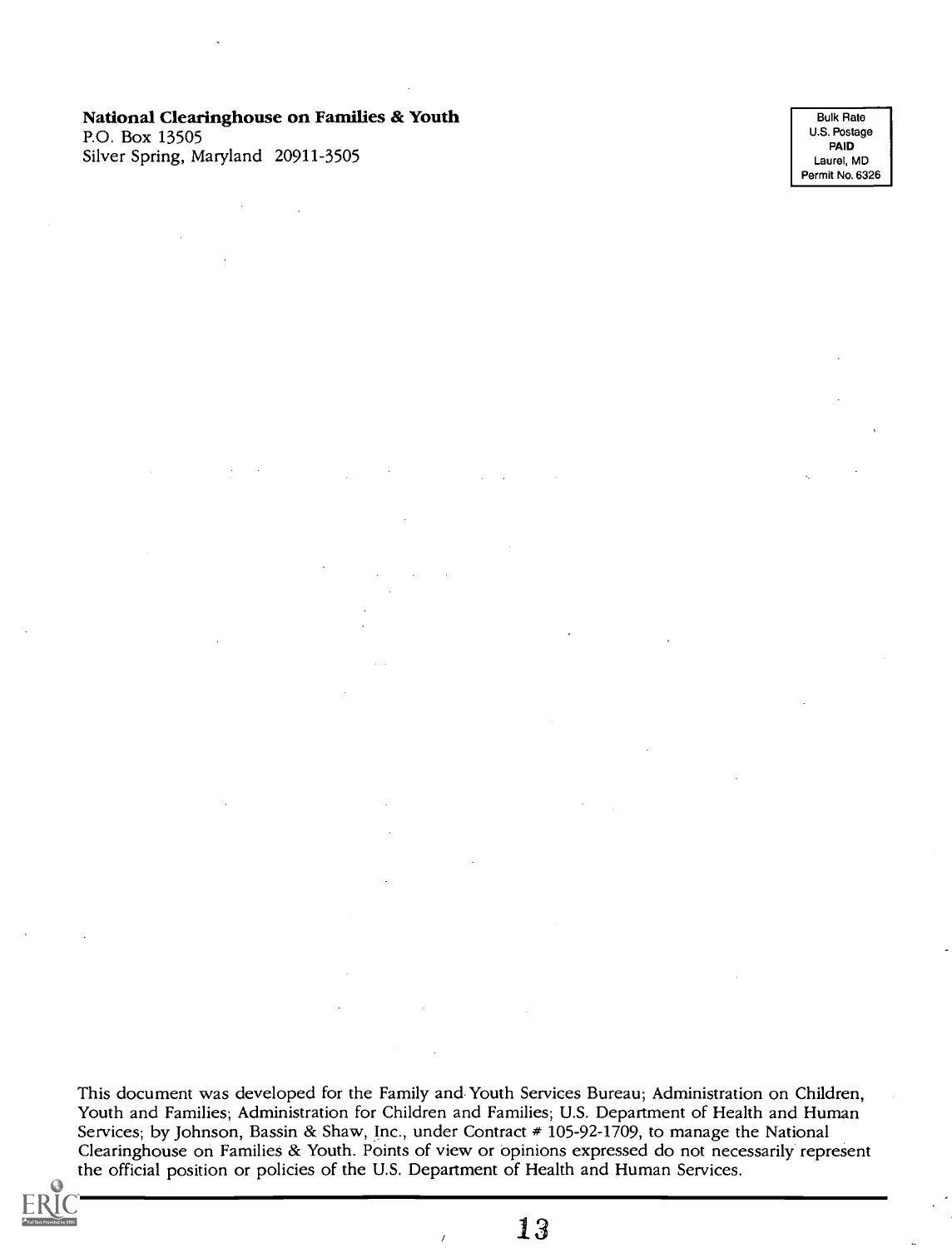| SEP 17 '96 13:29 UNL SPECIAL EDUCATION                                                   |                                                                                                                                                             | <b>SECTION</b><br>P.1/                    |  |  |  |  |
|------------------------------------------------------------------------------------------|-------------------------------------------------------------------------------------------------------------------------------------------------------------|-------------------------------------------|--|--|--|--|
|                                                                                          | Post-it* Fax Note<br>Whan Joness<br>Co./Dopt<br>U.S. Departmen<br>Phone #<br>Office of Educational Researc<br>Educational Resources In<br>$F^{ax} = 334.41$ | Date<br>7671<br> From<br>lCo.<br>iPhone # |  |  |  |  |
|                                                                                          | <b>REPRODUCTION RELEASE</b><br>(Specific Document)                                                                                                          |                                           |  |  |  |  |
| I. DOCUMENT IDENTIFICATION:                                                              |                                                                                                                                                             |                                           |  |  |  |  |
| Tille:<br>Peer Behavior Ratings as Predictors of Sociometric Status                      |                                                                                                                                                             |                                           |  |  |  |  |
| Author(s): Gregory K. Torrey and Dan Wright                                              |                                                                                                                                                             |                                           |  |  |  |  |
| Corporate Source:<br>University of Nebraska-Lincoln & Kansas City, Kansas Public Schools | Publication Date:                                                                                                                                           |                                           |  |  |  |  |
|                                                                                          |                                                                                                                                                             | March 16, 1996                            |  |  |  |  |

# II. REPRODUCTION RELEASE:

In order to disseminate as widely as possible their una tigniticant materials of interest to the educational community, documents announced<br>In the monthy abstract journal of the ERIC system, Resources in Education (RIE), a paper copy, and elasticulation of the Crip System, Hassuress in Education (RIE), are usually made available to users in microfiche, reproduced<br>given to the source of each document, and, if reproduction release is granted,

March 16, 1996

if permission is granted to reproduce and disseminate the identitied document, please CHECK ONE of the following two options and sign at the bottom of the page.

| $\mathbf{x}$                                                                                                                                                                      | The sample stoker shown below will be<br>affixed to all Level 1 documents                                                                                                                                                                                                                                                                                                                                                                                                                                                  | The sample sticker shown below will be<br>affixed to all Lovel 2 documents                                                                                                             |                                                                                                                                                                                           |
|-----------------------------------------------------------------------------------------------------------------------------------------------------------------------------------|----------------------------------------------------------------------------------------------------------------------------------------------------------------------------------------------------------------------------------------------------------------------------------------------------------------------------------------------------------------------------------------------------------------------------------------------------------------------------------------------------------------------------|----------------------------------------------------------------------------------------------------------------------------------------------------------------------------------------|-------------------------------------------------------------------------------------------------------------------------------------------------------------------------------------------|
| Check hare<br>For Lovel 1 Release:<br>Permitting reproduction in<br>microfiche (4° x 6° film) or<br>other ERIC exchival media<br>(e.g., electronic or optical)<br>and paper copy. | PERMISSION TO REPRODUCE AND<br>DISSEMINATE THIS MATERIAL<br>HAS BEEN GRANTED BY<br>TO THE EDUCATIONAL RESOURCES<br><b>INFORMATION CENTER (ERIC)</b>                                                                                                                                                                                                                                                                                                                                                                        | PERMISSION TO REPRODUCE AND<br><b>DISSEMINATE THIS</b><br>MATERIAL IN OTHER THAN PAPER<br>COPY HAS BEEN GRANTED BY<br>TO THE EDUCATIONAL RESOURCES<br><b>INFORMATION CENTER (ERIC)</b> | Check here<br>For Level 2 Release:<br>Permitting reproduction in<br>microfiche (4° x 6° film) or<br>other ERIC archival media<br>(0.g., électronic or optical),<br>but not in paper copy. |
|                                                                                                                                                                                   | Level 1                                                                                                                                                                                                                                                                                                                                                                                                                                                                                                                    | Level 2                                                                                                                                                                                |                                                                                                                                                                                           |
|                                                                                                                                                                                   | Documents will be processed as indicated provided reproduction quality permits. If permission<br>to reproduce is granted, but neither box is checked, documents will be processed at Lavel 1.                                                                                                                                                                                                                                                                                                                              |                                                                                                                                                                                        |                                                                                                                                                                                           |
|                                                                                                                                                                                   | "I hereby grant to the Educational Resources Information Genter (ERIC) nonexclusive permission to reproduce and disseminate<br>this document as Indicated above. Reproduction from the ERIC microliche or electronic/optical media by persons ether than<br>ERIC employees and its system contractors required permission from the copyright helder. Exception is made for nemprofit<br>reproduction by libraries and cther service agencies to satisfy information needs of educators in response to discrete inquiries." |                                                                                                                                                                                        |                                                                                                                                                                                           |
| Sign<br>Signature:<br>hera ->                                                                                                                                                     |                                                                                                                                                                                                                                                                                                                                                                                                                                                                                                                            | Printed Name/Position/Title:                                                                                                                                                           |                                                                                                                                                                                           |

please Organization/Address University of Nebraska-Lincoln Telephone: epartment of Special Education & Communica-14 1on Disorders/318-J Barkley Memorial Center Lincoln, Nebraska 68583-0738 iFregory K. Torrey/Instructor  $\text{Inco1}_n^{\text{I+GUPPORO}}$ :  $\text{FAX:}$  incol  $nca (402)$   $472-2697$   $(402)$  472-7697 et or rey Gunlinfo.unli Date: ierlii .Attennt <sup>I</sup> toot;